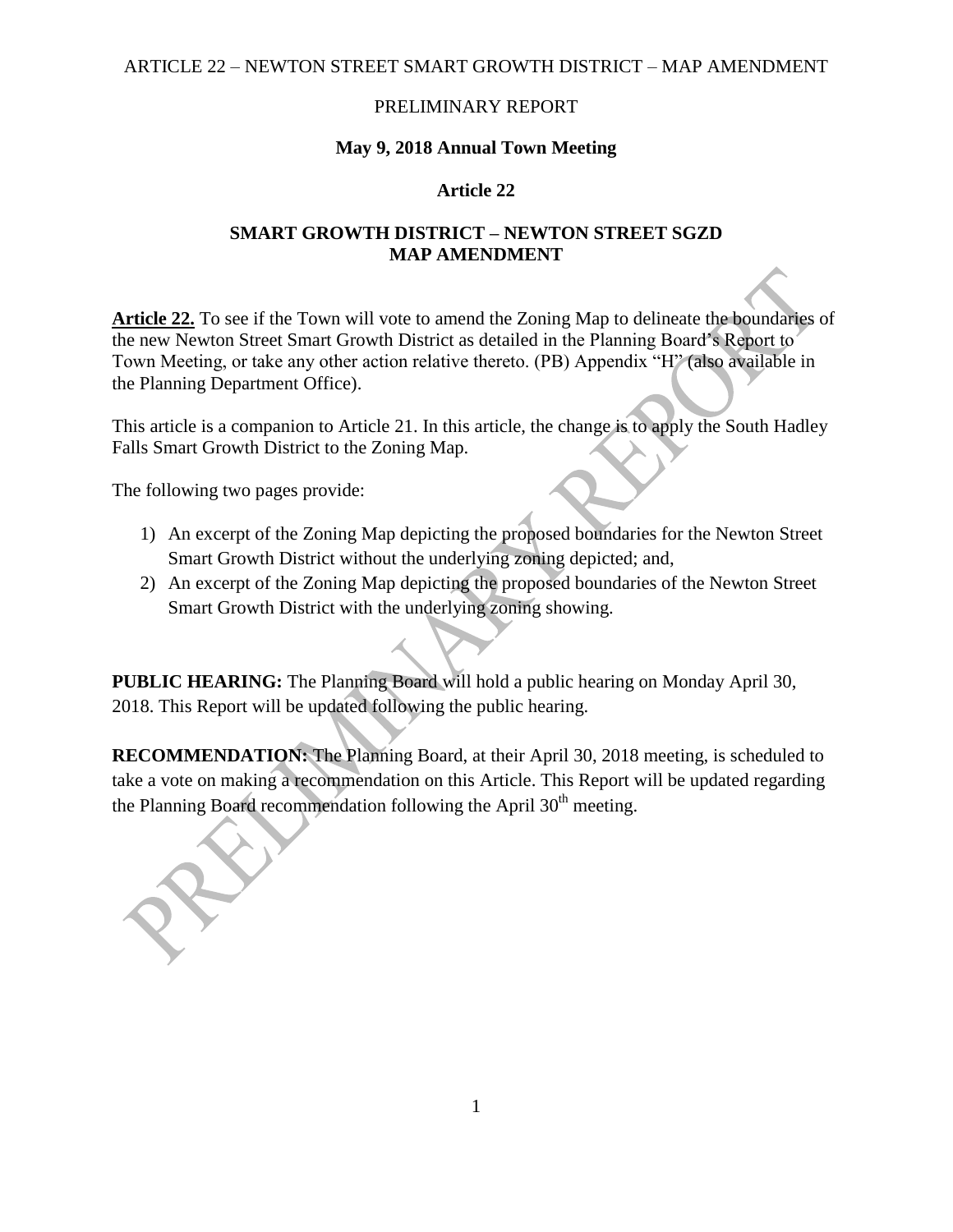## ARTICLE 22 – NEWTON STREET SMART GROWTH DISTRICT – MAP AMENDMENT

# PRELIMINARY REPORT